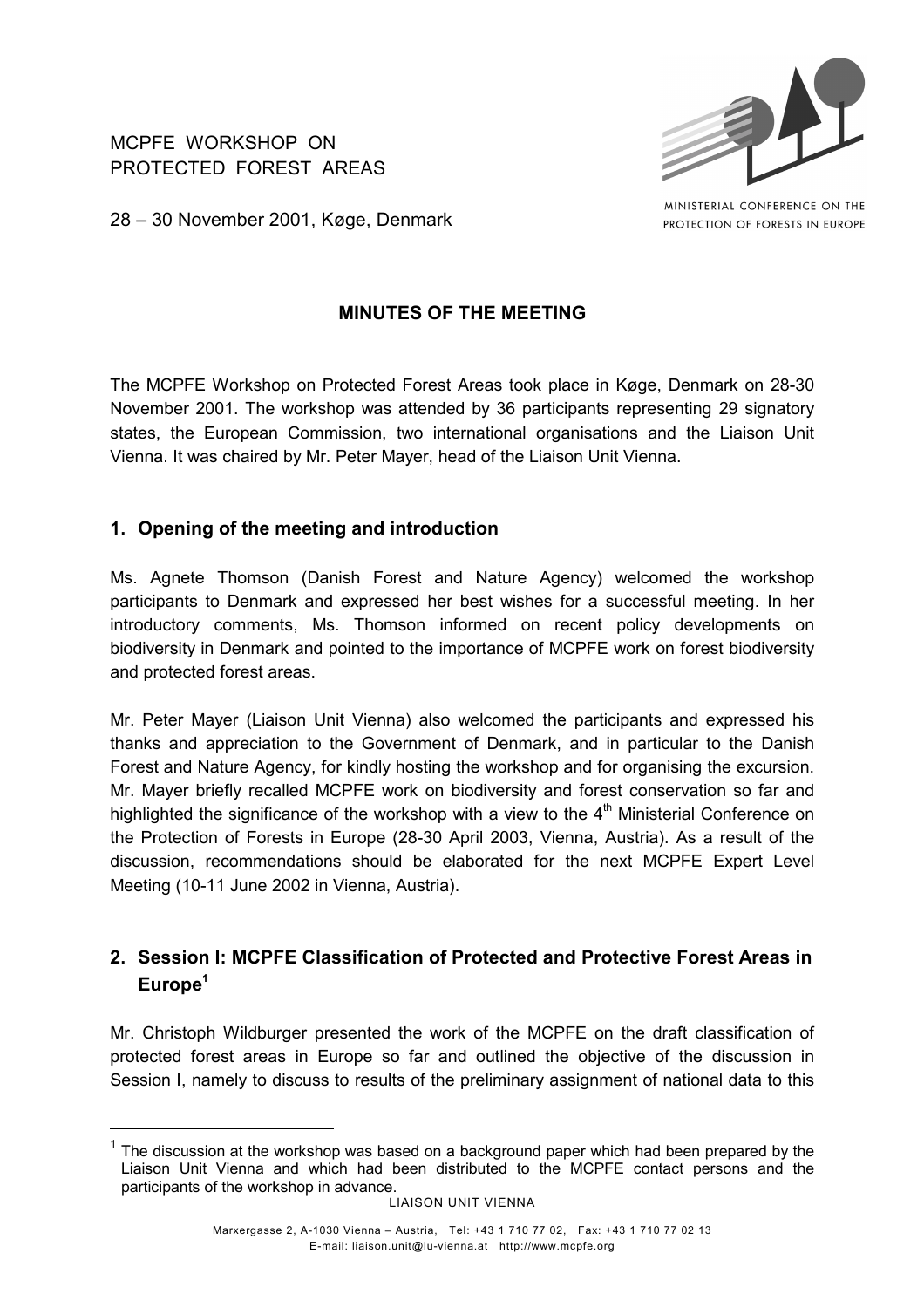draft classification, to clarify up-coming issues related to the assignment, and to address the overall status of the classification with a view to the  $4<sup>th</sup>$  Ministerial Conference in 2003.

In addition, Mr. Stein Tomter (Norwegian Institute of Land Inventory) gave an overview of the results of the preliminary assignment of national data to the draft MCPFE classification. He also pointed to several assignment problems and concluded that additional close communication with TBFRA correspondents will be required. The TBFRA correspondents should review the results of the assignment and supplement information reported previously or provide information in case countries did not respond to the initial questionnaire.

In a subsequent initial discussion, the close co-operation between the MCPFE, UNECE/FAO and the European Environment Agency (EEA) in the collection of data was re-emphasised. Also the involvement of The World Conservation Union (IUCN) was pointed out. It was recalled that the MCPFE Preparatory Group on Classification of Protected Forest Areas<sup>2</sup> succeeded in defining the linkages between the MCPFE classification and the IUCN Categories for Protected Areas as well as the "Common Database on Designated Areas" (CDDA) maintained by EEA. The intention to pursue these co-operative efforts also in the future was emphasised.

Mr. Josef Hackl (Federal Environment Agency, Austria) presented the national experience in assessing protected forest areas in Austria according to the draft MCPFE classification. This assessment was carried out in the frame of an on-going project the results of which are expected to be presented in spring 2002. In his presentation Mr. Hackl gave various examples of existing protection regimes in Austria and their assignment to the MCPFE categories. He concluded that the experience gained in the project so far would confirm the usefulness of the MCPFE classification in practice, but would also indicate a need for considerable national "homework". In addition, Mr. Hackl stressed the importance of clarifying the relation of the Natura 2000 network to the MCPFE classification.

Following Mr. Hackl's presentation, various issues raised in the presentation were discussed in more detail. Particular emphasis was given to the assignment of protected forest areas based on voluntary contributions without legal basis. Furthermore, the need to describe the relation of sites designated under the Natura 2000 network to the MCPFE classification in the future was confirmed in the discussion. It was recommended to assign the Natura 2000 sites to the MCPFE categories according to the national designation of these sites.

In a brief presentation, Mr. Mark Roekaerts (European Environment Agency) provided information on the "Common Database on Designated Areas" (CDDA) which has been developed by the European Environment Agency (EEA) in a joint effort with the World Conservation Monitoring Center (WCMC) and the Council of Europe. Mr. Roekaerts pointed to EEA's objective to also include forest information into the CDDA and invited to continue the fruitful co-operative efforts in the future.

<sup>2</sup> The meeting of the MCPFE Preparatory Group on Classification of Protected Forest Areas took place on 10 April 2001 in Vienna/Austria with participation of IUCN.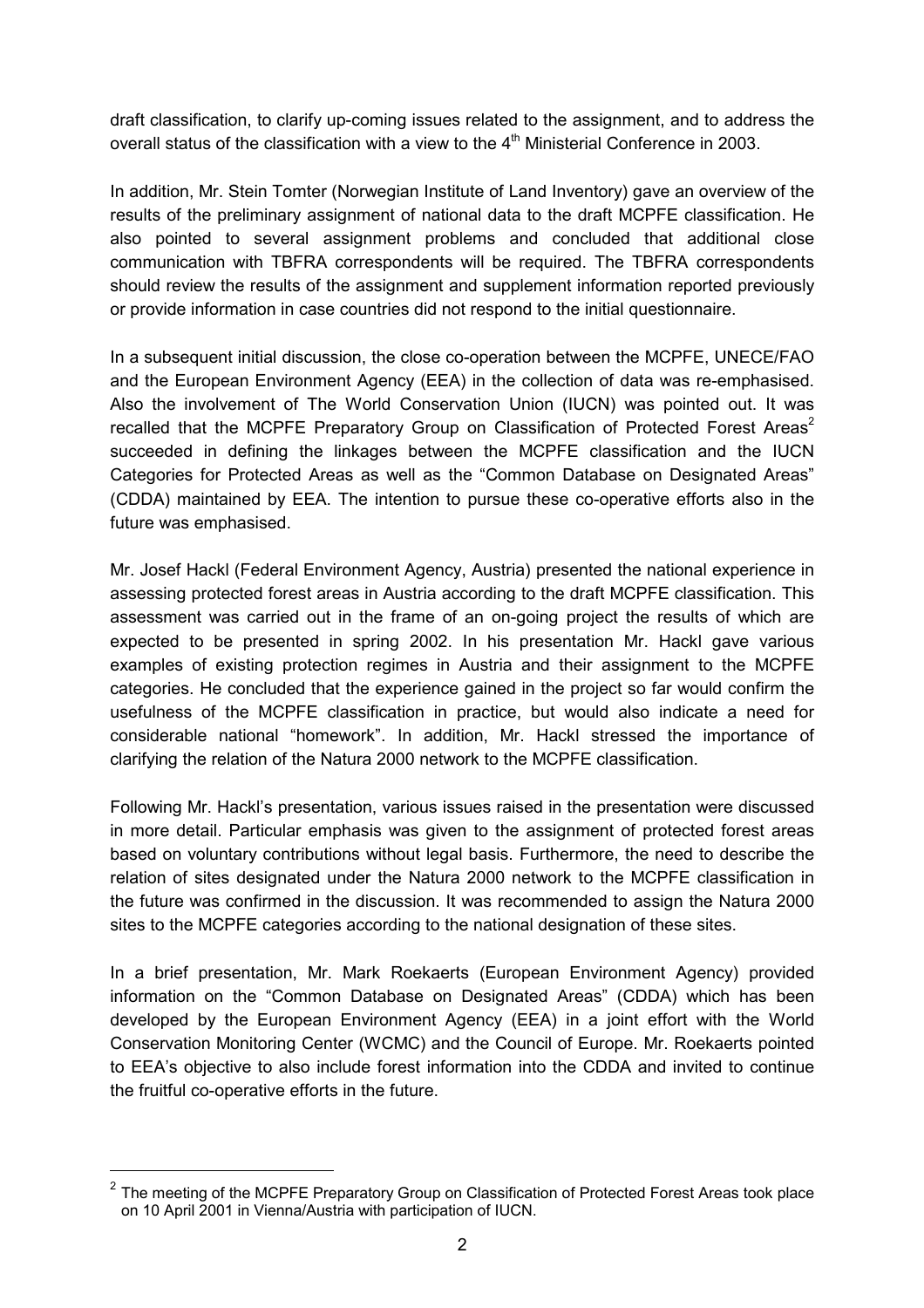### *Refinement of draft classification*

Following these presentations, the participants of the workshop were invited to discuss in more detail the results of the preliminary assignment and to refine the draft classification by building on the consensus achieved by the *ad hoc* working group on "Biodiversity, Protected Areas and Related Issues" as well as of the MCPFE Preparatory Group on Classification of Protected Forest Areas. It was also recalled in the discussion that the draft classification has been formulated in a way which ensures that protected forest areas assigned to the MCPFE classification are in accordance with the IUCN definition of protected areas.

The following refinements were agreed as a result the discussion (the full text of the revised classification can be found in the Annex):

### *Title of the classification*

The participants of the workshop were in agreement that  $-$  in accordance with the terms and definitions used in the UNECE/FAO Temperate and Boreal Forest Resource Assessment (TBFRA) – the title of the classification should be modified to "MCPFE Classification of Protected and Protective Forests and Other Wooded Lands in Europe".

### *Introduction*

It was agreed to state in the introduction that in order to ensure comparability of the data assigned to the classification at the international level, terms and definitions used are in compliance with the terminology of the TBFRA. Furthermore, an explicit notion has been included that protected forests and protected other wooded land (OWL) with management objective biodiversity assigned to the classification are in accordance with the IUCN definition of protected areas.

### *General Principles*

Related to the general principle of the existence of a legal basis, several participants of the workshop remarked that more emphasis should be given to the assignment of protected forest areas based on voluntary contributions without legal basis. In order to give more weight to the subject, it was agreed to present the text of footnote1 of the classification as regular text under heading "general principles".

The discussion at the workshop also indicated the need to specify the general principle of long-term commitment. Consensus was achieved among the participants that long-term commitment would comprise a minimum period of 20 years<sup>3</sup>.

An "explicit designation for the protection of biodiversity, landscapes and specific natural elements or protective functions of forests and other wooded land" was decided as a modified third general principle for classification according to the MCPFE system.

 $3$  The expert of the Netherlands expressed his reservation concerning this 20-year period.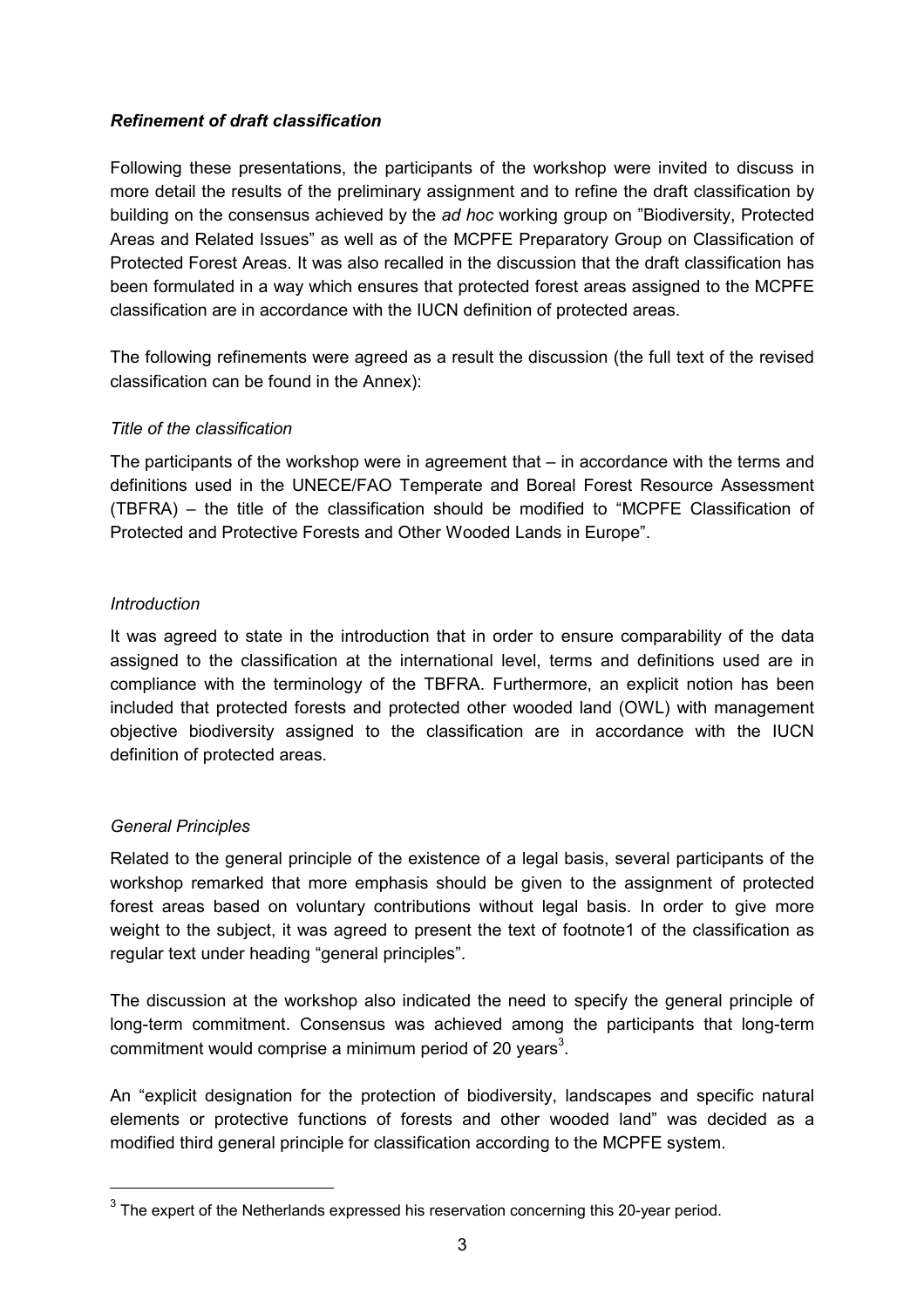Finally, the discussion also pointed to the fact that some protected or protective forests and OWL, such as specific forest types or vertical and horizontal zones in the landscape, are designated through regulations in principle, but not within specific geographical boundaries delineating a limited area. There was consensus that also these forests and OWL fulfil the general principles of the classification and should therefore be assigned to it. However, it was agreed that data on these forests should be distinguishable in the reporting. Preliminary wording was added in chapter "general principles", whereas the Liaison Unit was asked to look for possibilities to improve this wording.

### *Classification:*

Following a proposal made by EEA a reference was added to the table in chapter "classification" concerning the linkages between the MCPFE categories and the designation types used in the framework of the Common Database on Designated Areas, managed by the EEA on behalf of two other organisations (Council of Europe and UNEP-WCMC).

### *Defined categories*

• Category 1.1:

The discussion on Category 1.1 (Management Objective Biodiversity "No Active Intervention") focused on limited research as an intervention allowed in forests and OWL assigned to this category. While the importance of science and research was underlined in principle, there was consensus that interventions in this strict category should be limited to "non destructive research not detrimental to the management objective".

• Category 1.2:

The management of wildlife and the control of diseases constituted important aspects in the discussion on possible refinements of Category 1.2 (Management Objective Biodiversity "Minimum Intervention"). As a result, it was agreed to extend "ungulate control" to also include "game control" and to add "control of diseases/insect outbreaks" as another activity allowed in Category 1.2. The latter, however, was restricted to control measures in cases of expected large diseases/insect outbreaks and to the use of biological methods under the provision that no other adequate control possibilities in buffer zones are feasible. Furthermore, research was limited to "non destructive research not detrimental to the management objective" also in Category 1.2. Finally, a proposal was accepted by the workshop participants to extend subsistence resource use to "local communities".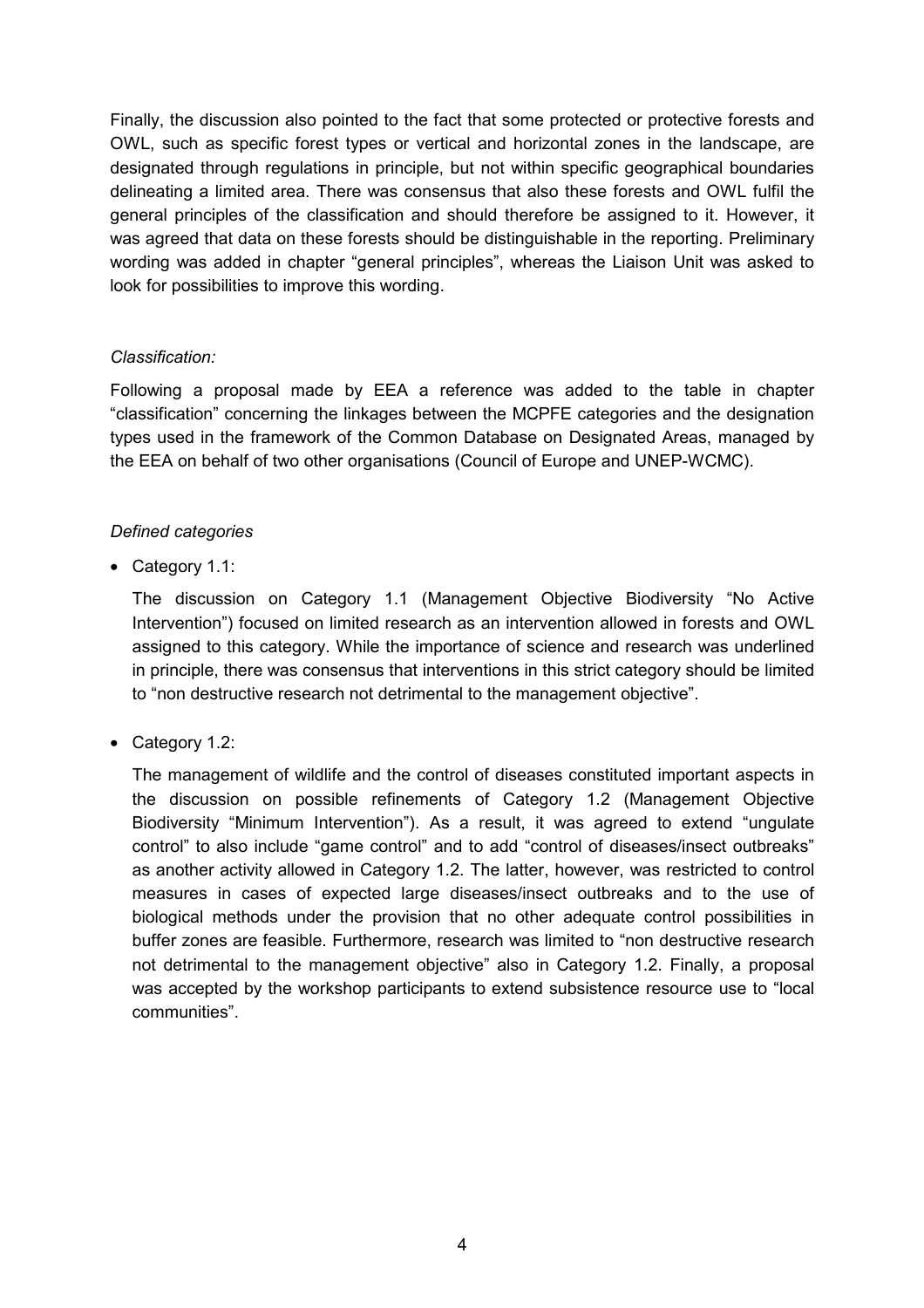• Category 1.3:

No refinements were made to Category 1.3 (Management Objective Biodiversity "Conservation through Active Management").

• Category 2:

There was a common understanding that "spiritual and historical values" should be added to the main characteristics described for Category 2 (Management Objective "Protection of Landscapes and Specific Natural Elements").

• Category 3:

 $\overline{a}$ 

It was recalled in the discussion that the protection of soil, water and natural hazards should be seen as non-exhaustive examples for protective functions included in Category 3 (Management Objective: Protective Functions ("Soil, Water, Natural Hazards")). Therefore, it was agreed to delete the content of the bracket in the title of the classification and to refer to Category 3 as "Management Objective: Protective Functions".

In addition, Mr. Wildburger presented to the workshop participants detailed proposals for supplement of Category 3, brought forward by the  $2^{nd}$  MCPFE Workshop on the Improvement of Pan-European Indicators for Sustainable Forest Management (24-25 September 2001, Copenhagen/Denmark). According to these proposals, Category 3 covers forests protecting soil, water, forest ecosystem functions or protecting infrastructure and managed natural resources against natural hazards. These proposals for refinement were considered and accepted by the participants of the workshop.

## *Role of classification with a view to 4th Ministerial Conference*

The participants of the workshop also considered the role of the MCPFE Classification of Protected and Protective Forests and Other Wooded Lands in Europe with a view to the 4<sup>th</sup> Ministerial Conference on the Protection of Forests in Europe (April 2003 in Vienna, Austria). The experts shared the view that the classification should be presented at the next Ministerial Conference. It was stated that a strong political signal should be given by the ministers, underlining their commitment to the conservation of biodiversity as an integral part of sustainable forest management (SFM). The importance of the classification as an essential component of this commitment and as a "communication tool" was underlined. In addition, there was a common understanding that data on protected and protective forests and OWL assigned to the classification should be presented at the Ministerial Conference, if sufficiently available $4$ .

<sup>4</sup> For this purpose, the TBFRA contact persons should be contacted and asked to complement and/or revise data on protected and protective forests and OWL which had been reported to the MCPFE for purposes of the preliminary assignment.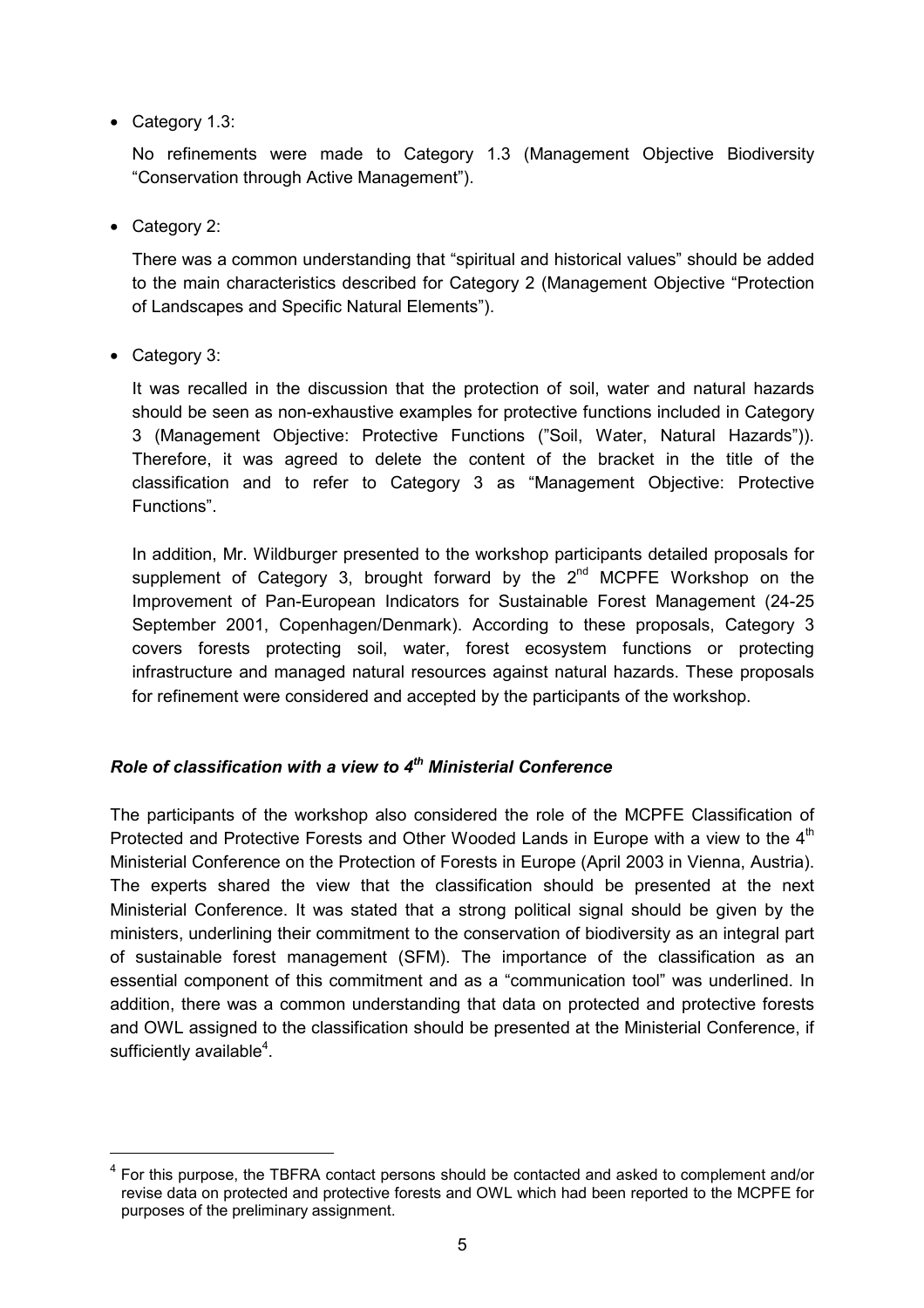However, it was acknowledged by the workshop participants that the classification could be further developed in the future. The potential contribution of research activities, notably COST Action "PROFOR", was underlined in this context.

In the discussion on the role of the classification also linkages and potential contributions to the global level, notably the United Nations Forum on Forests and the Convention on Biological Diversity, as well as to the ministerial process "Environment for Europe" and PEBLDS were emphasised.

# **3. Session II: Further work of the MCPFE on protected forest areas and forest biodiversity – issues to be discussed**

In a brief presentation, Mr. Christoph Wildburger introduced the topics of Session II of the workshop, comprising selection criteria for protected forest areas (PFAs), networks of PFAs as well as possible other aspects considered relevant by the workshop participants with a view to the  $4<sup>th</sup>$  Ministerial Conference.

## *Selection criteria for PFAs*

Concerning selection criteria for PFAs, the participants of the workshop shared the view that the criteria applied for the selection of sites in existing networks of protected areas would be sufficient for the MCPFE for the time being<sup>5</sup>. It was pointed out that substantial efforts have already been undertaken within existing networks in the definition of selection criteria. However, it was also acknowledged that a systematic compilation of the selection criteria used in different systems would be very useful. COST Action "PROFOR" could give valuable input to this compilation. In this context, reference was also made to on-going efforts within PEBLDS to analyse selection criteria used in different programmes.

## *Networks of PFAs*

 $\overline{a}$ 

Also with regard to a network of PFAs as laid down in Helsinki Resolution H2, the workshop participants expressed the common view that existing networks would meet the requirements of the MCPFE so far. It was remarked that existing systems of PFAs would still be in an early stage of implementation. Thus, a gap analysis evaluating the outcomes of the existing networks should be carried out at a later stage. It was stated that in this context also buffer zones and corridors should be considered.

 $<sup>5</sup>$  These selection criteria complement the criteria for an overall assessment of PFAs agreed upon by</sup> the Intergovernmental Forum on Forests, i.e. adequacy, connectivity and effectiveness, which had already been accepted as basic principles for the selection of PFAs by the MCPFE.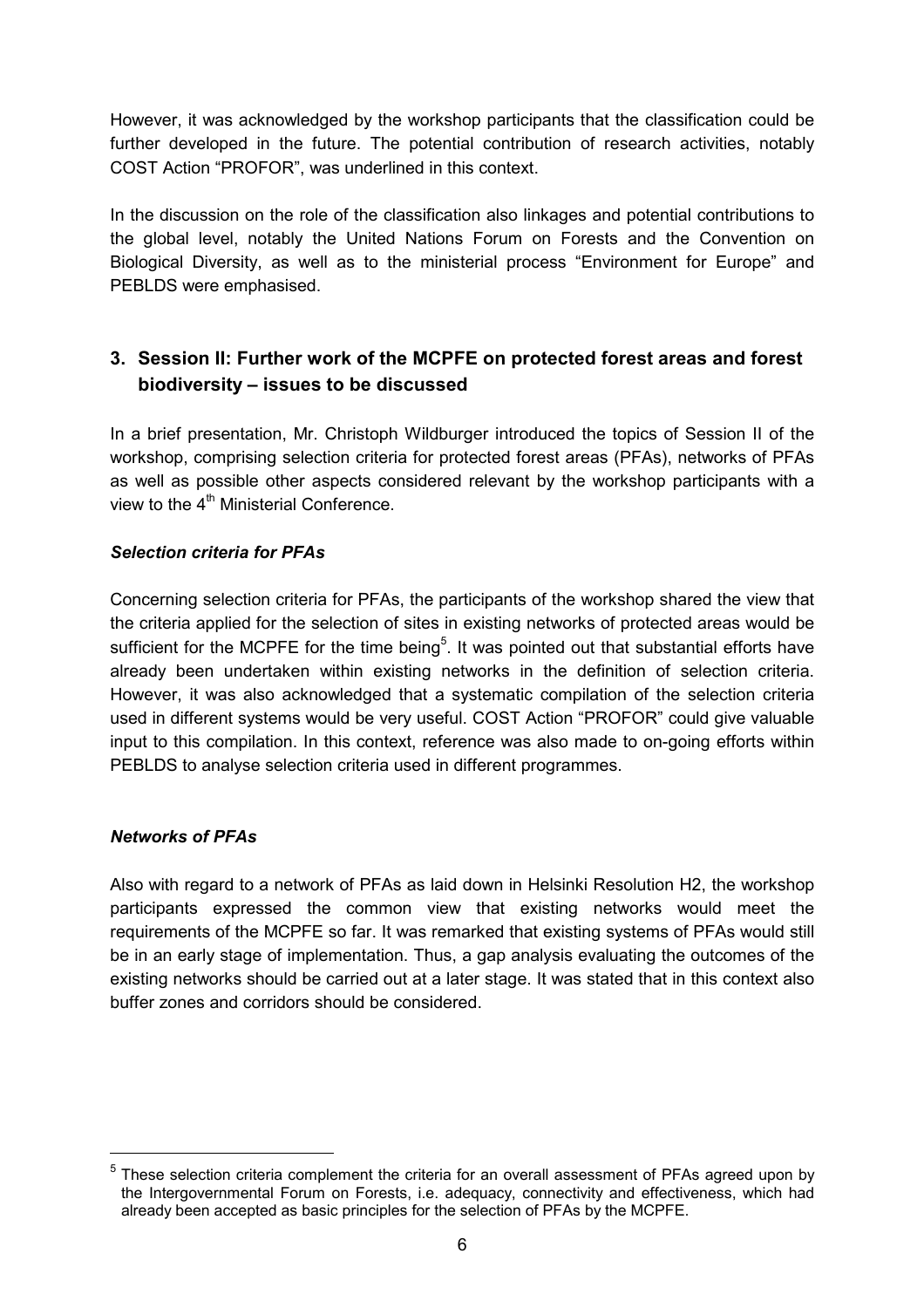Related to the discussion on selection criteria and networks of PFAs, the delegates highlighted the importance of achieving a common understanding on forest types in Europe and advocated further efforts of the MCPFE in this regard. Reference was made in this context to efforts made in the project BEAR as well as to EEA's work on habitat classification.

## *Other aspects related to biodiversity and PFAs with a view to next Ministerial Conference 2003 in Vienna*

In general, the participants of the workshop emphasised the importance of the linkages and potential contribution of MCPFE work on the conservation of biodiversity to the global level, in particular the United Nations Forum on Forests and the Convention on Biological Diversity (CBD). Reference was made in the discussion to the draft revised programme of work on forest biological diversity of the CBD, as discussed at the recent meeting of CBD SBSSTA  $7<sup>6</sup>$ . Furthermore, the continued co-operation with the ministerial process "Environment for Europe" and PEBLDS was considered to be very important by the experts.

As regards further aspects related to biodiversity and PFAs, it was stated that the MCPFE should also address "restoration" and discuss possible co-operative efforts at the pan-European level. However, it was also acknowledged that restoration still needs to be defined more clearly and that this aspect could possibly be better addressed in the overall discussion on the conservation of biodiversity in forests outside PFAs.

In this context, it was re-emphasised that PFAs and the conservation of biodiversity constitute an integral part of sustainable forest management (SFM). Consequently, the participants of the workshop recommended that when presenting the MCPFE classification at the next Ministerial Conference, the ministers should recognise in their commitment the importance of the conservation of biodiversity in the sustainable management of forests, as reflected in earlier MCPFE commitments.

## **4. Closure of the meeting**

Mr. Mayer expressed his thanks to the delegates of the workshop for their active participation and comments made in the discussions and closed the meeting.

The seventh meeting of the Subsidiary Body on Scientific, Technical and Technological Advice of the Convention on Biological Diversity (CBD SBSSTA 7) took place on 12-16 November 2001 in Montreal, Canada.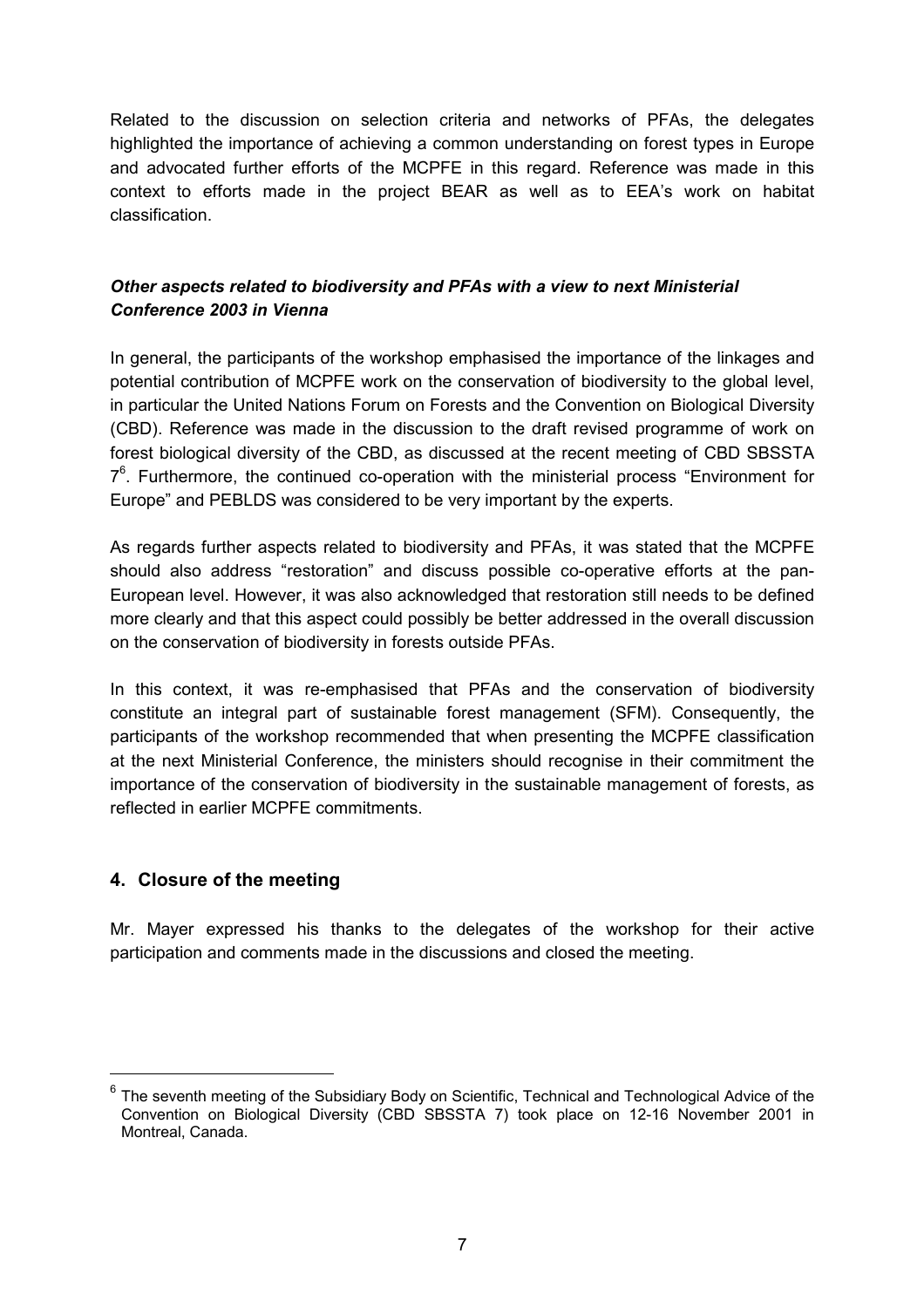**ANNEX**



MINISTERIAL CONFERENCE ON THE PROTECTION OF FORESTS IN EUROPE

# **MCPFE CLASSIFICATION OF PROTECTED AND PROTECTIVE FORESTS AND OTHER WOODED LAND IN EUROPE**

according to recommendations of the MCPFE Workshop on Protected Forest Areas 28 – 30 November 2001, Køge, Denmark

LIAISON UNIT VIENNA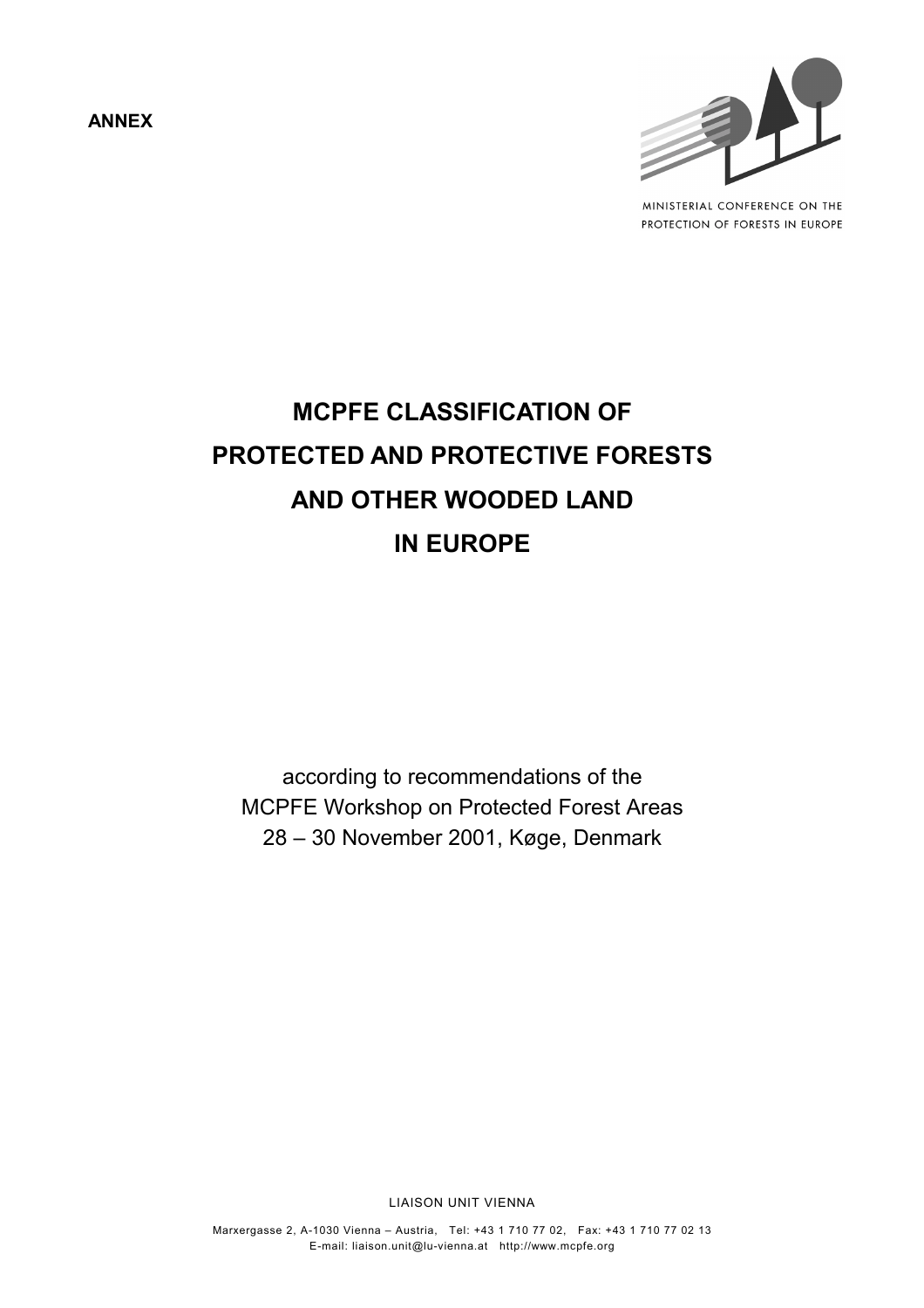## **1 Introduction**

The MCPFE Classification of Protected and Protective Forests and Other Wooded Land in Europe is an outcome of the implementation of the joint "Work-Programme on the Conservation and Enhancement of Biological and Landscape Diversity in Forest Ecosystems 1997 – 2000" of the MCPFE and "Environment for Europe"<sup>7</sup>. It is based on the analysis of national data on protected and protective forests and other wooded land in the European countries, collected in the frame of a supplementary TBFRA $^8$  enquiry in 2000. The aim is to give a comprehensive picture of protected and protective forests and other wooded land in Europe, while keeping links to other international classification systems used for all kinds of protected areas. As comparability at the international level is a goal of this classification, terms and definitions used are in compliance with the TBFRA terminology. In addition, protected forests and protected other wooded land assigned to the classification are in accordance with the IUCN definition of protected areas. The MCPFE Classification of Protected and Protective Forests and Other Wooded Land in Europe should thus provide an important tool for further MCPFE work on the conservation of all types of forests.

# **2 General Principles**

Protected and protective forests and other wooded land have to comply to the following general principles in order to be classified according to the MCPFE system:

- Existence of legal basis

- Long term commitment (minimum 20 years)
- Explicit designation for the protection of biodiversity, landscapes and specific natural elements or protective functions of forests and other wooded land

"Explicit designation" in the context of this classification comprises both:

- Designations defining forests and other wooded land within specific geographical boundaries delineating a limited area;
- Designations defining forests and other wooded land not within specific geographical boundaries, but as specific forest types or vertical and horizontal zones in the landscape.

Data on forest and other wooded land according to these two designation types should be distinguished in the reporting.

In addition to the regimes classified in this system, the MCPFE takes account of protected and protective forests and other wooded land based on voluntary contributions without legal basis. As far as possible these forests and other wooded land should be assigned to the same categories as used for the legally based regimes. However, data on these forests and other wooded land should be compiled separately.

 $7$  The pan-European ministerial process of the ministers for the Environment

<sup>&</sup>lt;sup>8</sup> Temperate and Boreal Forest Resource Assessment of UN-ECE/FAO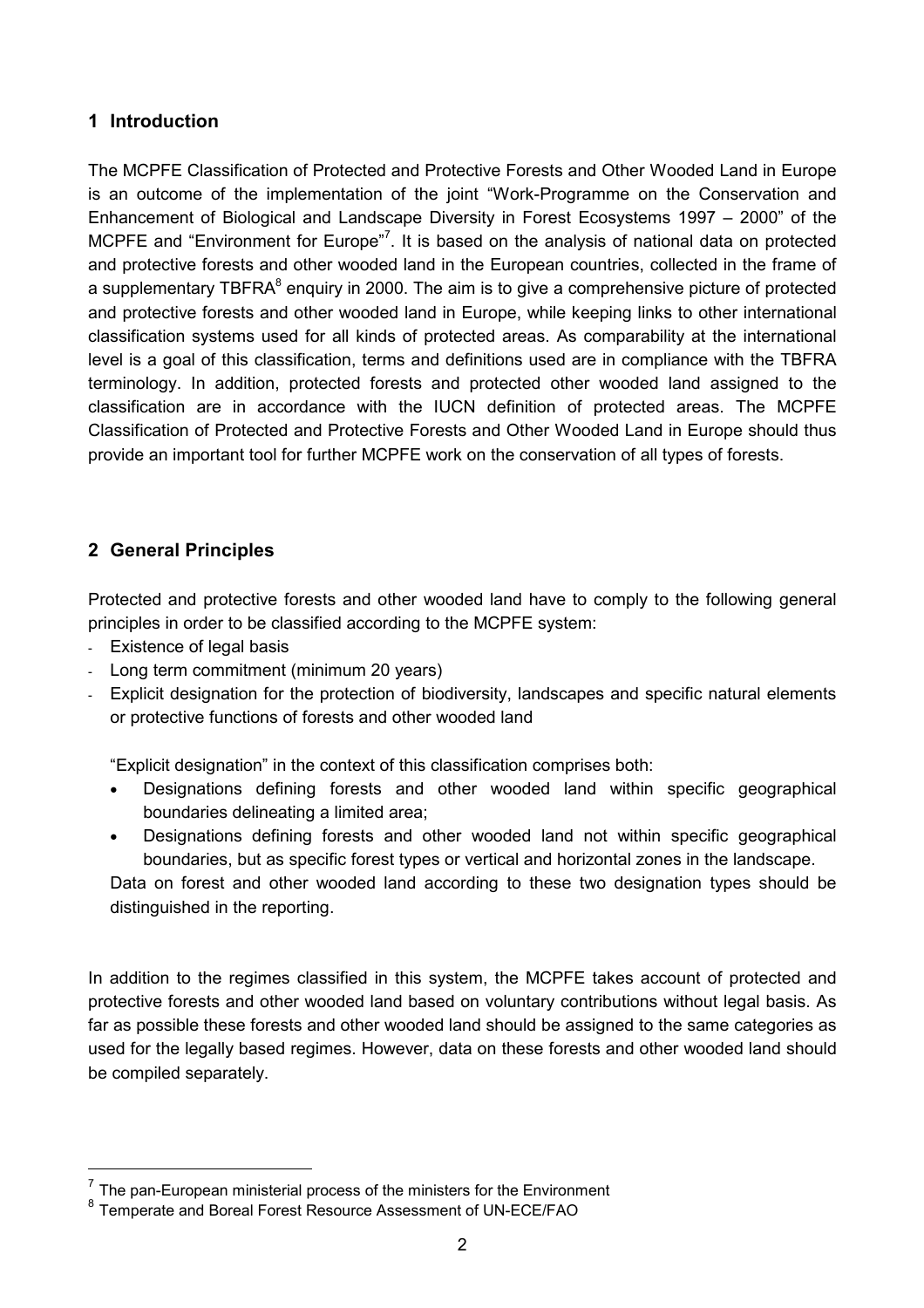# **3 Classification**

Protected and protective forests and other wooded land are classified according to the main management objective. In addition, restrictions to interventions are used as distinguishing factor. As a result, five categories for classifying protected and protective forests and other wooded land in Europe are defined. As far as possible these categories are associated to the respective Protected Area Management Categories of IUCN<sup>9</sup>. In addition, they are linked to the designation types used by  $EEA^{10}$  in its Data Base on Designated Areas. The intention is to establish proper linkages between the MCPFE Classification of Protected and Protective Forests and Other Wooded Land in Europe and these systems, which are used for all kinds of protected areas. The references are agreed with IUCN and EEA as indicated in the table below.

| <b>MCPFE CATEGORY</b>                                                                |                                                  | EEA* | <b>IUCN**</b>  |
|--------------------------------------------------------------------------------------|--------------------------------------------------|------|----------------|
| 1: Management<br>Objective<br>"Biodiversity"                                         | 1.1: "No Active Intervention"                    | Α    |                |
|                                                                                      | 1.2: "Minimum Intervention"                      | Α    | II, (IV)       |
|                                                                                      | 1.3: "Conservation Through<br>Active Management" | A    | IV, (V)        |
| 2: Management Objective "Protection of Landscapes"<br>and Specific Natural Elements" |                                                  | в    | III, $(V, VI)$ |
| 3: Management Objective "Protective Functions"                                       |                                                  | B    | n.a.           |

References as identified in the Standard Data Form of the Natura 2000 and Emerald networks, and used in the same way in the framework of the Common Database on Designated Areas (CDDA), managed by the EEA on behalf of two other organisations (Council of Europe and UNEP-WCMC). Groups (A, B or C) are related to designation types and not to individual sites.

∗∗Indicative reference:

- The equivalence of IUCN Categories V and VI may vary according to the specific management objective (of the forested part) of each individual protected area.
- IUCN Category III has biodiversity conservation as its primary management objective. However, it fits more easily under MCPFE category 2 than 1.

# **4 Definition of Categories**

The main characteristics and restrictions to interventions define the five categories identified. Each of these requirements has to be fulfilled in order to assign areas of a specific protection regime to the categories.

 $\frac{9}{10}$  IUCN – The World Conservation Union

**European Environment Agency**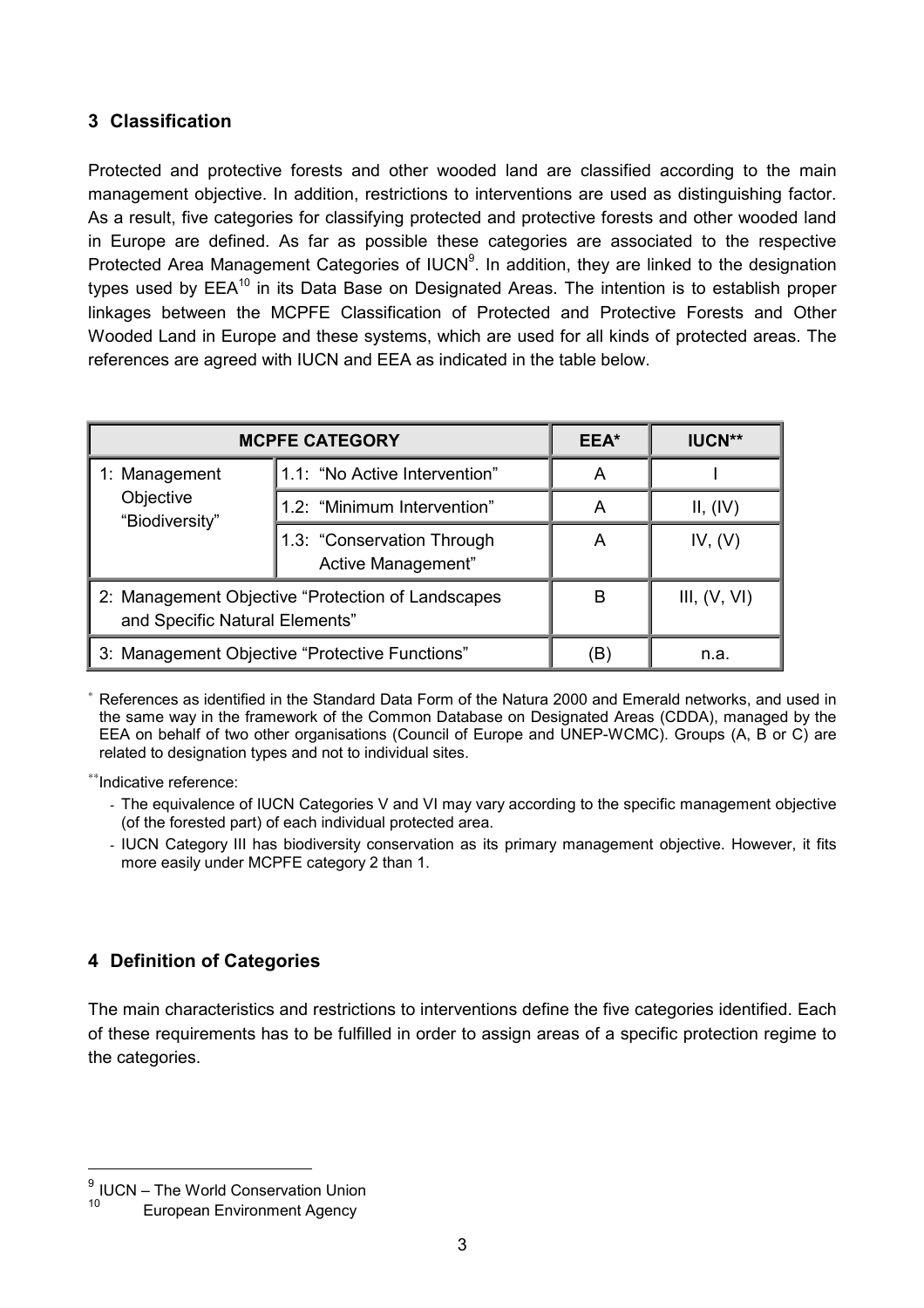## *Category 1.1: Management Objective Biodiversity "No Active Intervention"*

*Main characteristics:*

- No active, direct human intervention
- Activities other than mentioned below are to be prevented

| <b>Activities allowed</b>                                            |
|----------------------------------------------------------------------|
| Limited public access                                                |
| Non-destructive research not detrimental to the management objective |

### *Category 1.2: Management Objective Biodiversity "Minimum Intervention"*

*Main characteristics:*

- Human intervention limited to minimum
- Activities other than mentioned below are to be prevented in the protected area

| <b>Activities allowed</b>                                            |
|----------------------------------------------------------------------|
| Ungulate/game control                                                |
| Control of diseases/insect outbreaks*                                |
| Public access                                                        |
| Fire intervention                                                    |
| Non-destructive research not detrimental to the management objective |
| Subsistence resource use**                                           |

<sup>∗</sup> In case of expected large diseases/insect outbreaks control measures using biological methods are allowed provided that no other adequate control possibilities in buffer zones are feasible.

∗∗Subsistence resource use to cover the needs of indigenous people and local communities, in so far as it will not adversely affect the objectives of management

## *Category 1.3: Management Objective Biodiversity "Conservation Through Active Management"*

*Main characteristics:*

- Management with active interventions directed to achieve the specific conservation objective of the protected forest area
- Activities mentioned below are to be prevented

#### **Activities not allowed**

Resource extraction, harvesting and other silvicultural activities detrimental to management objective